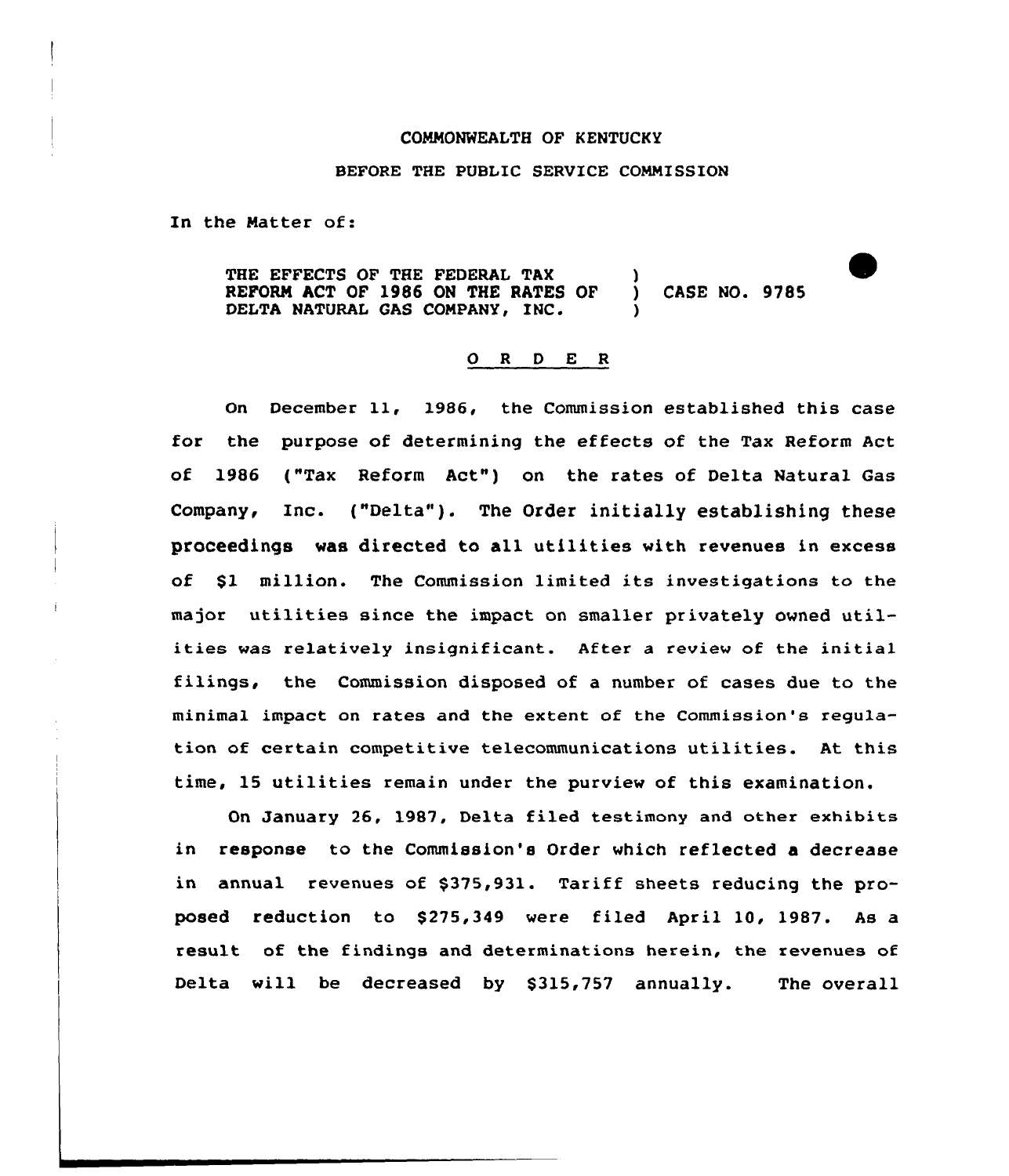reduction in revenue requirements for the 15 utilities subject to these proceedings is in excess of \$75 million.

Notions to intervene vere filed by the Utility and Rate Intervention Division of the Office of the Attorney General ("AG"); Utility Rate Cutters of Kentucky, Inc., ("URC"); and Kentucky Industrial Utility Customers ("KIUC"). All motions to intervene were granted by the Commission. Thomas C. Deward, on behalf of the AG, and David H. Kinloch, on behalf of URC, submitted prefiled testimony in this case. KIUC did not submit testimony, but filed comments through its counsel.

<sup>A</sup> public hearing vas held at the Commission's offices in Frankfort, Kentucky, on Nay 7, 1987.

# **COMMENTARY**

In its Order of December ll, 1986, the Commission expressed the opinion that the focus of this proceeding should be reflecting the eftects of the Tax Reform Act in rates. Thus, the Commission considered the three primary issues in this matter to be: (1) determining the amount of the revenue change required due to the Tax Reform Act; (2) determining the appropriate date of any rate change; and (3) distributing the revenue change among rate schedules.

The Commission required that a  $12$ -month period ending no more than 90 days from December 11, 1986, the date of the Order establishing this case, should be used to determine the effects of the Tax Reform Act. Oelta proposed and the Commission has accepted the 12-month period ending October 3l, 1986, as the test period for determining the reasonableness ot the proposed rates.

 $-2-$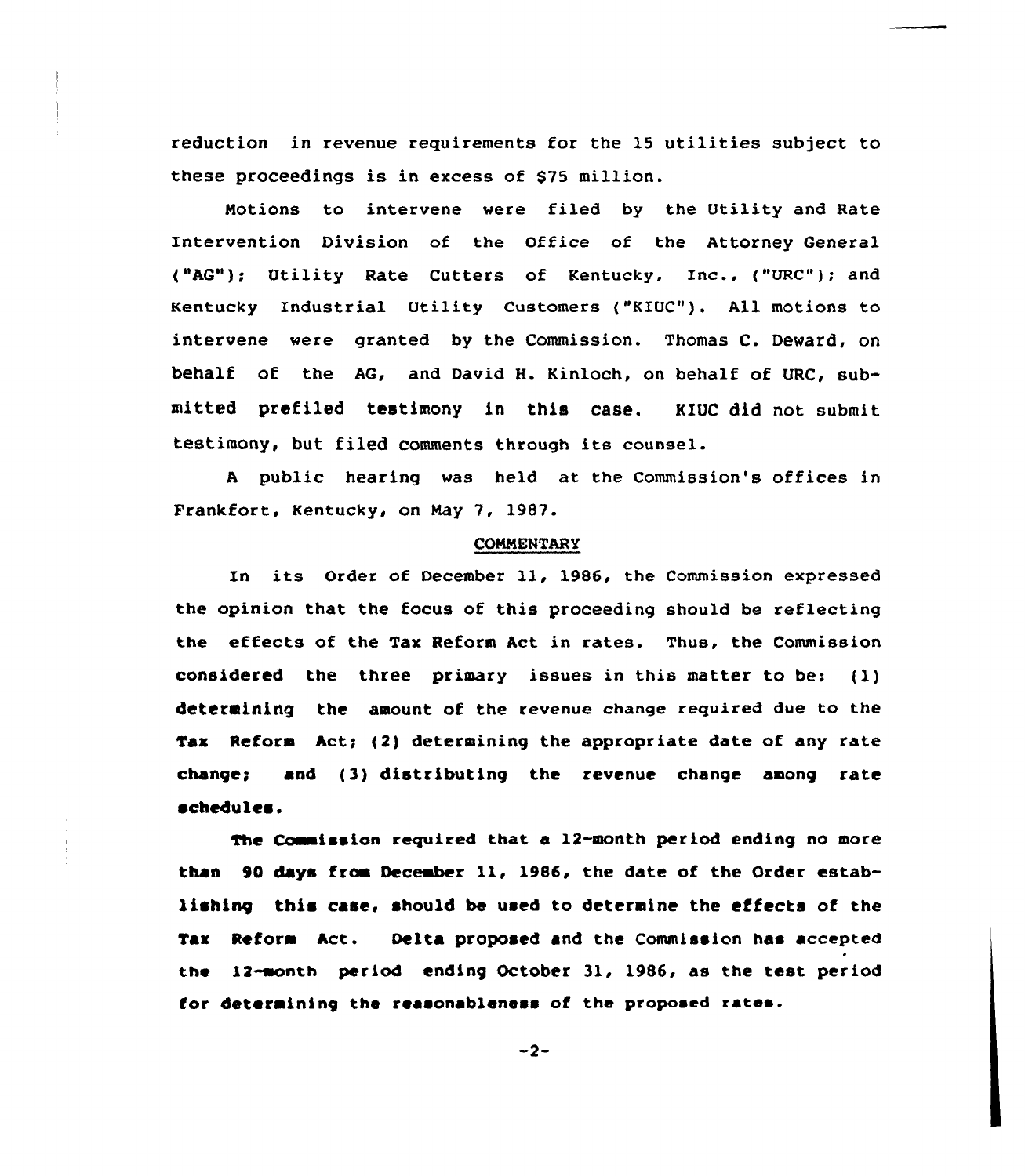## PROCEDURAL ISSUES

# Single-Issue Approach

Throughout these proceedings, there have been objections to the methodology used by the Commission in determining the reasonableness of each utility's rates subsequent to the Tax Reform Act. Certain utilities have characterized the Commission's actions as "single-issue" rate-making. Implicit in their objections is the notion that single-issue rate-making is contrary to law.<sup>1</sup>

This notion was rebutted by, among others, Kentucky Utilities Company ("KU"). In his opening argument, in Case No.  $9780.2$ counse1 for KU stated that this proceeding is soundly based. KU recognized that there was good reason to focus the proceeding on the tax changes.<sup>3</sup> In its post-hearing brief, KU further stated its agreement with the Commission's position that retaining the savings resulting from tax reform was not a proper way for KU to improve its earnings and indicated that a focused proceeding, expeditiously passing the tax savings to ratepayers, was reasonable as long as KU was permitted to maintain its test-period rate of return.<sup>4</sup>

**Carl Carl** 

and a series

 $-3-$ 

 $\mathbf{1}$ Other states have upheld single-issue rate-making proceedings, see for example, Consumers Power Company v. Michigan Public Service Commission, Mich. App., 237 NW 2d 189 (1975).

 $\overline{2}$ Case No. 9780, The Effects of the Federal Tax Reform Act of 1986 on the Rates of Kentucky Utilities Company.

 $\mathbf{3}$ Hearing Transcript, May 4, 1987, page 9.

 $\ddot{\mathbf{4}}$ Brief for KU, filed Nay 22, 1987, page 4.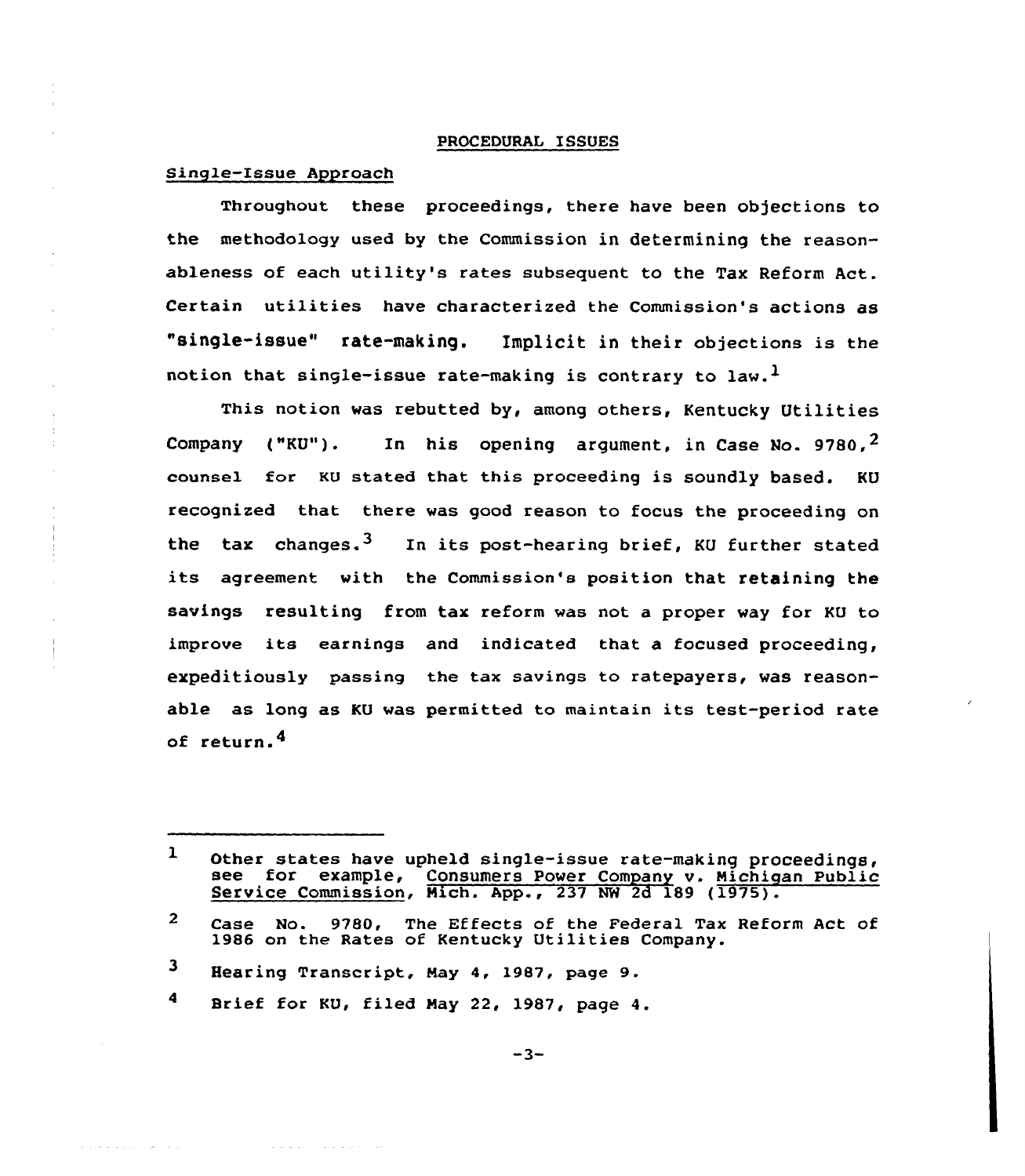Those complaining of single-issue rate adjustments overlook the Commission's long established practice of adjusting rates for fuel cost charges through Fuel Adjustment Clause ("FAC") and Purchased Gas Adjustment Clause ("PGA") proceedings. Each of these involves setting rates solely on the changes of the cost of 0 coal or natural gas.

Apart from the propriety of single-issue rate-making, however, it must be pointed out that from the outset these cases have never been limited to <sup>a</sup> single issue. The order of December ll, 1986, did indicate that the Tax Reform Act was the focus of these investigations. However, it stated at page 2:

If, aside from the Tax Reform Act, <sup>a</sup> utility feels that its rates are insufficient, it has the discretion by statute to file a full rate case with the Commission, By initiating this case the Commission is in no way prohibiting or restricting any utility from filing a rate case encompassing all rate-making issues in a separate proceeding.

This Order was clarified on January 21, 1987, in Case No. 9799, The Effects of the Federal Tax Reform Act of 1986 on the Rates of Continental Telephone Company ("Continental"). That Order states:

Because of the breadth of this investigation and the number of parties involved, it is necessary to categorize some information into <sup>a</sup> consistent, welldefined scope. That scope is explained in the December ll, 1986, Order. The information as it relates to the specific changes occasioned by the Tax Reform Act should be filed as the December 11, 1986, Order The expected effects of those changes on<br>I be filed as well. Simply because the rates should be filed as well. Commission deems certain information necessary, and Commission deems certain information necessary, and<br>deems it necessary to be filed in a particular forma does not preclude the filing of other information a party believes is pertinent.

-4-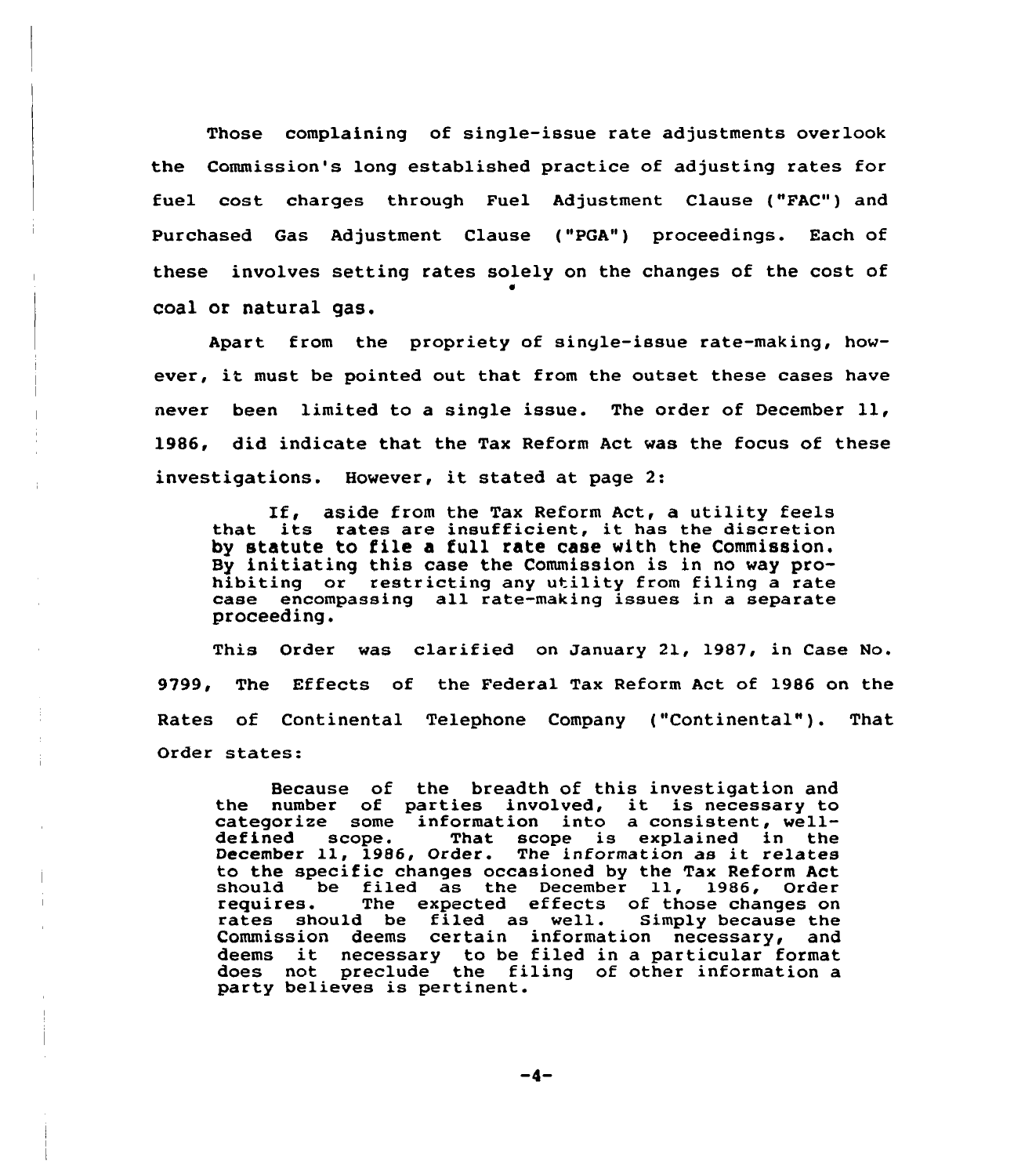For these reasons, the Commission ORDERS that: (1) All parties shall comply with the December ll, 1986, Order; (2) Any party may file any additional information it deems relevant; (3) Any party may file alternative proposals for the resolution of this investigation.

Thus, there is not, nor has there been, any limitation on any party filing additional information up to and including an adjustment of all rates. The Commission focused its attention primarily on the Tax Reform Act because of the potentially extraordinary impact of this act on the finances and rates of utilities.

Federal income taxes are in one sense an assessment by the federal government on the utilities for their proportionate share of the federal government's budget. Under accepted regulatory rate-making practices, these federal income taxes are included as part Of a utility's expenses that are used to establish rates. Thus, through the rate-making process, the utility can be thought of as a collection agent for federal taxes and a conduit through which federal taxes are transferred from ratepayers to the federal government. Because the Tax Reform Act represents such a historic change in federal tax policy, the Commission determined that it was in the best interests of all concerned--utilities and ratepayers alike--to reflect these tax changes in each company's rates as expeditiously as possible. For that reason, the initial concern was the reduction of the corporate tax rate from 46 percent to 34 percent and other relatively minor adjustments caused by the changes in the Federal Tax Code. As we explained in our December ll, 1986, Order:

 $-5-$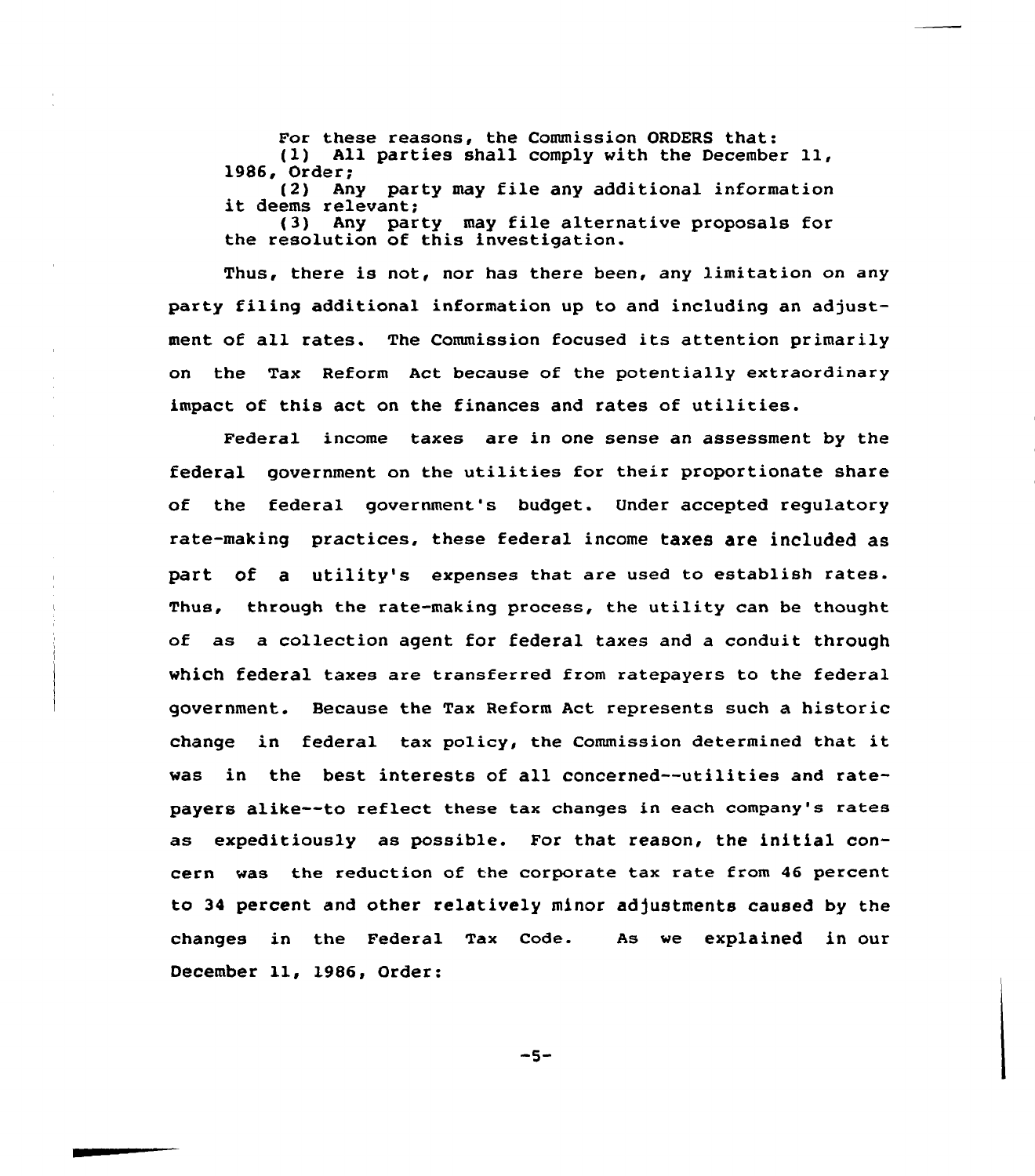First, it would be extremely cumbersome and expen- sive for the Commission to simultaneously initiate rate cases covering all utilities affected by this Order. Many utilities may not wish to incur the time-consuming and expensive task of preparing a complete rate case at this time. A proceeding that recognizes only the effects of the Tax Reform Act would minimize the time and expense of both the Commission and the utilities.

Secondly, the Commission does not view retaining the savings that result from tax reform as <sup>a</sup> proper way for <sup>a</sup> utility to improve its earnings. Likewise, if the Tax Reform Act should result in major cost increases, these costs should be recognized in rates expeditious- $1y...$ 

Finally, by initiating limited cases for every major utility, the expertise of all interested parties can be pooled to assure that all aspects of the Tax Reform Act are fairly reflected in utility rates.

In an effort to fairly reflect only the effects of the Tax Reform Act in the companies' rates, the Commission, to the extent possible, and with the acquiescence of the companies, narrowed the scope of the analysis. All quantifiable aspects of the revenue requirement effects of the Tax Reform Act have been considered, and therefore the rate adjustments ordered herein should have no effect on the utility's earnings.

In summary, the Tax Reform Act is <sup>a</sup> unique and historic change in tax law that substantially affects the cost of providing utility service. The primary considerations in narrowing the scope of these proceedings were that: (1) the cost change generated by the Tax Reform Act was clearly beyond the control of the utility; (2) the cost change generated by the Tax Reform Act affected all major privately owned utilities in a similar manner; (3) the cost change generated by the Tax Reform Act had a major impact on the cost of service of utilities; and, (4) the cost

-6-

 $\omega_{\alpha} = \omega_{\alpha} + \omega_{\alpha} + \omega_{\alpha} + \omega_{\alpha} + \omega_{\alpha} + \omega_{\alpha} + \omega_{\alpha} + \omega_{\alpha} + \omega_{\alpha} + \omega_{\alpha} + \omega_{\alpha} + \omega_{\alpha} + \omega_{\alpha} + \omega_{\alpha} + \omega_{\alpha} + \omega_{\alpha} + \omega_{\alpha} + \omega_{\alpha} + \omega_{\alpha} + \omega_{\alpha} + \omega_{\alpha} + \omega_{\alpha} + \omega_{\alpha} + \omega_{\alpha} + \omega_{\alpha} + \omega_{\alpha} + \omega_{\alpha} + \omega_{\alpha} + \omega_{\alpha} + \omega_{\alpha} + \omega_{$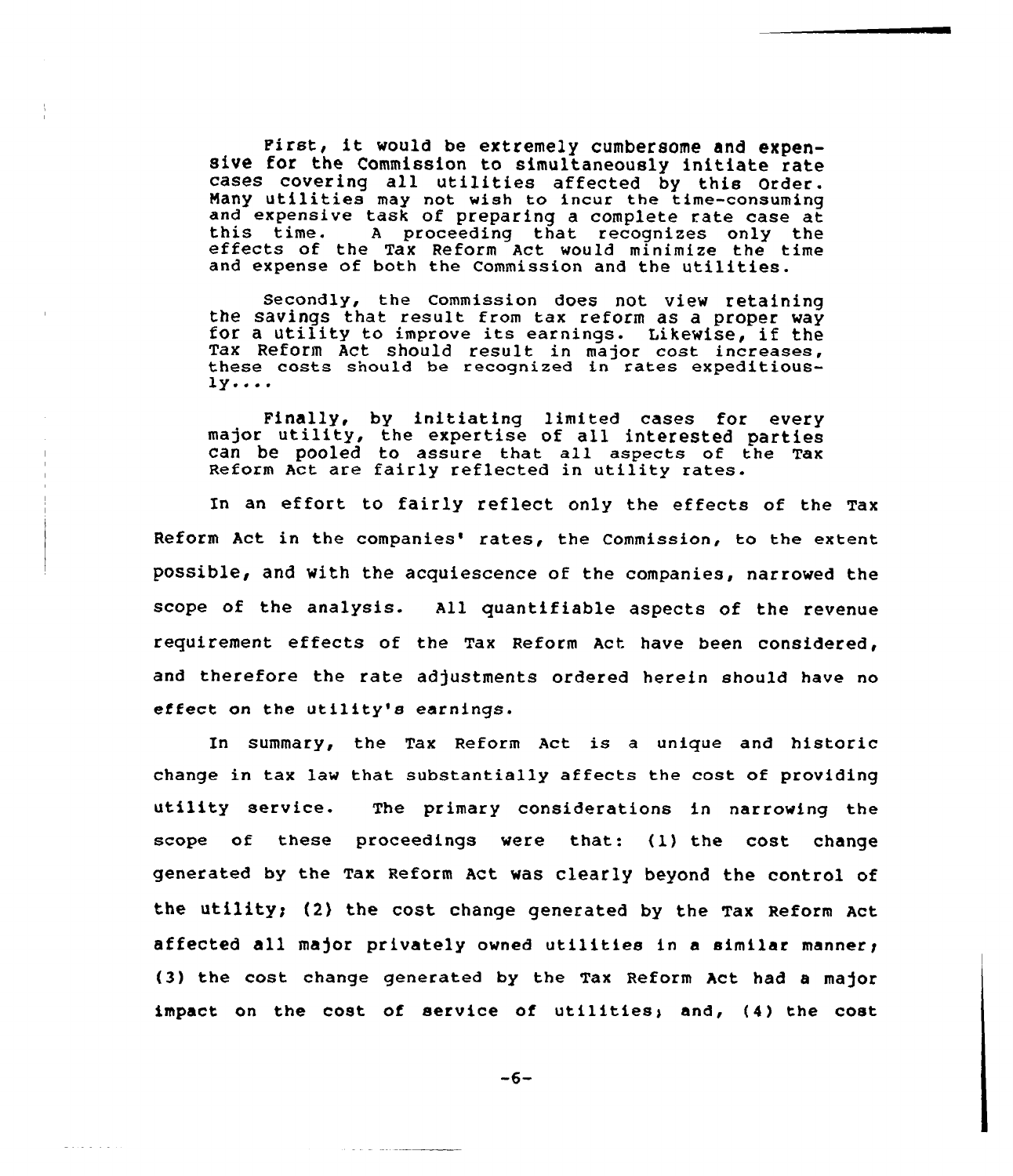change generated by the Tax Reform Act was effective at a specified date which was scheduled to occur guickly, requiring expeditious action on the part of the Commission.

For all of the reasons previously stated, the procedure used by the Commission is one that is efficient, reflective of sound regulatory methods, responsive to the substantive and procedural rights of all parties, and consistent with the jurisdiction of the Commission.

# Burden of Proof

a and control

Several utilities have suggested that the Commission bears the burden of proving the reasonableness of the rates that have been adjusted to reflect the effects of the Tax Reform Act. Continental, for example, cites KRS 278.430. However, this statute refers to appeals of Commission orders to circuit court. It obviously is not applicable to a proceeding before the Commission itself.

In its Order of December 11, 1986, the Commission on its own motion took the extraordinary step of establishing these investigations in response to the historic Tax Reform Act Of 1986. There is no statute assigning a burden of proof in this type of special case- KRS 278.250 iS particularly noteworthy. After giving the parties a hearing and carefully reviewing the record, the Commission has determined the fair, just, and reasonable rates for each respective utility as prescribed by KRs 278.030. we believe that this procedure is consistent with our statutory responsibilities.

 $-7-$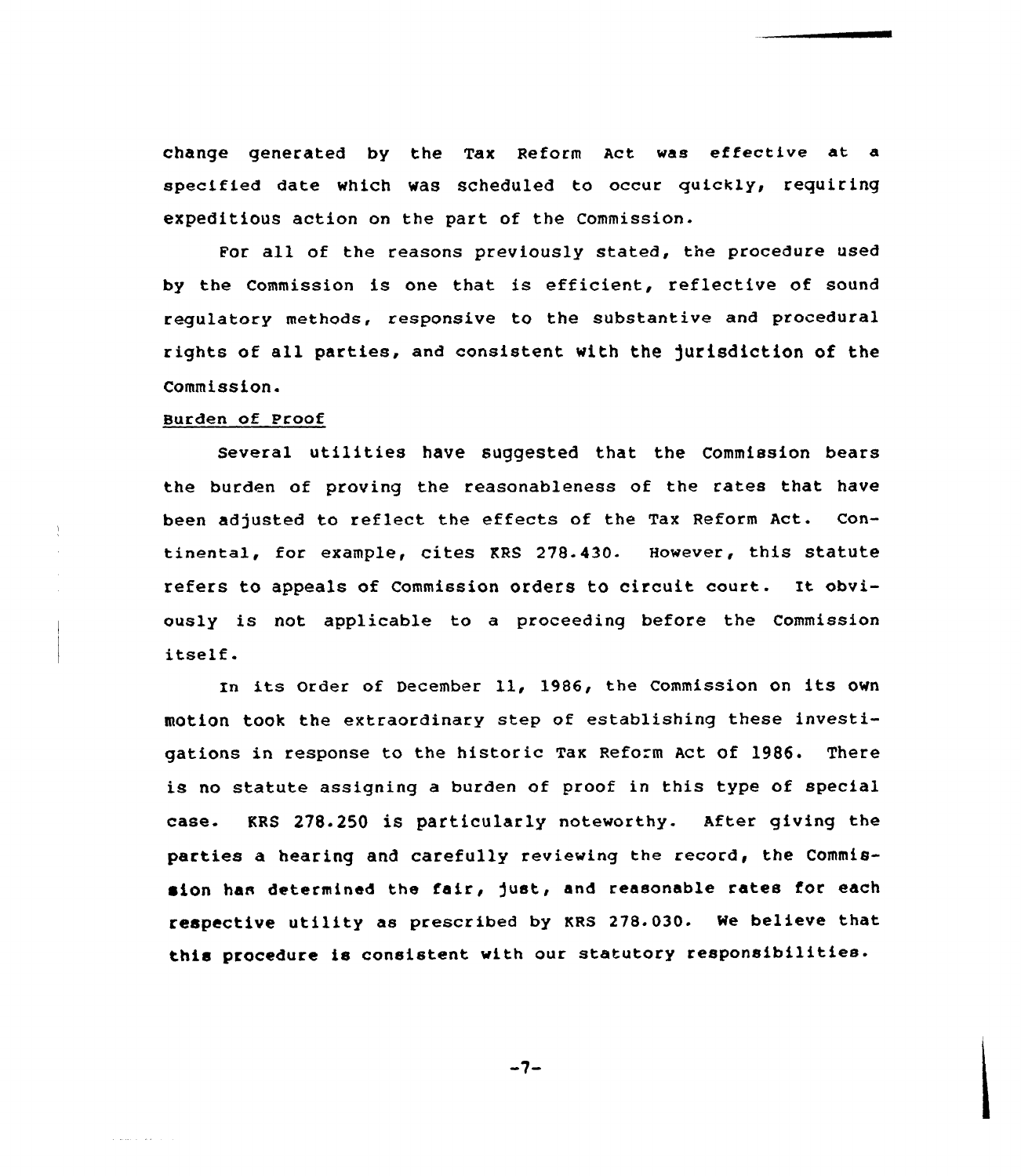# Retroactive Rates

Another issue that has been raised in these proceedings is the possibility of a retroactive change in rates. We have decided that the reduction in each utility's tax rate and the related adjustments will not be reflected in the utility's rates until July 2, 1987. Those rates will be charged for service rendered on and after July 2, l987. Thus, the rates are entirely prospective, and the issue of retroactivity is moot.

## Testimony of URC

The URC filed testimony in each of these cases. However, its witness did not appear at the hearing and was not subject to cross-examination. Several of the parties moved to strike URC's prefiled testimony. After considering the nature of the testimany filed by URC, the Commission will treat it as comment rather than evidence and weigh it accordingly.

# DETERMINATlON OF THE IMPACT OF THE TAX REPORN ACT Excess Deferred Taxes

<sup>A</sup> reduction in the corporate tax rates results in an excess or surplus deferred tax reserve, since deferred taxes resulting from depreciation-related and non-depreciation-related tax timing differences were provided by ratepayers at a higher tax rate than the rate at which they will be flowed back.

On January 1, 1979, the federal corporate income tax rate decreased from 48 to 46 percent. Utilities, in general, flowed back deferred taxes at the new statutory tax rate, which resulted in an excess provision for deferred taxes. The Commission recognized the existence of these excess deferred taxes and in

 $-8-$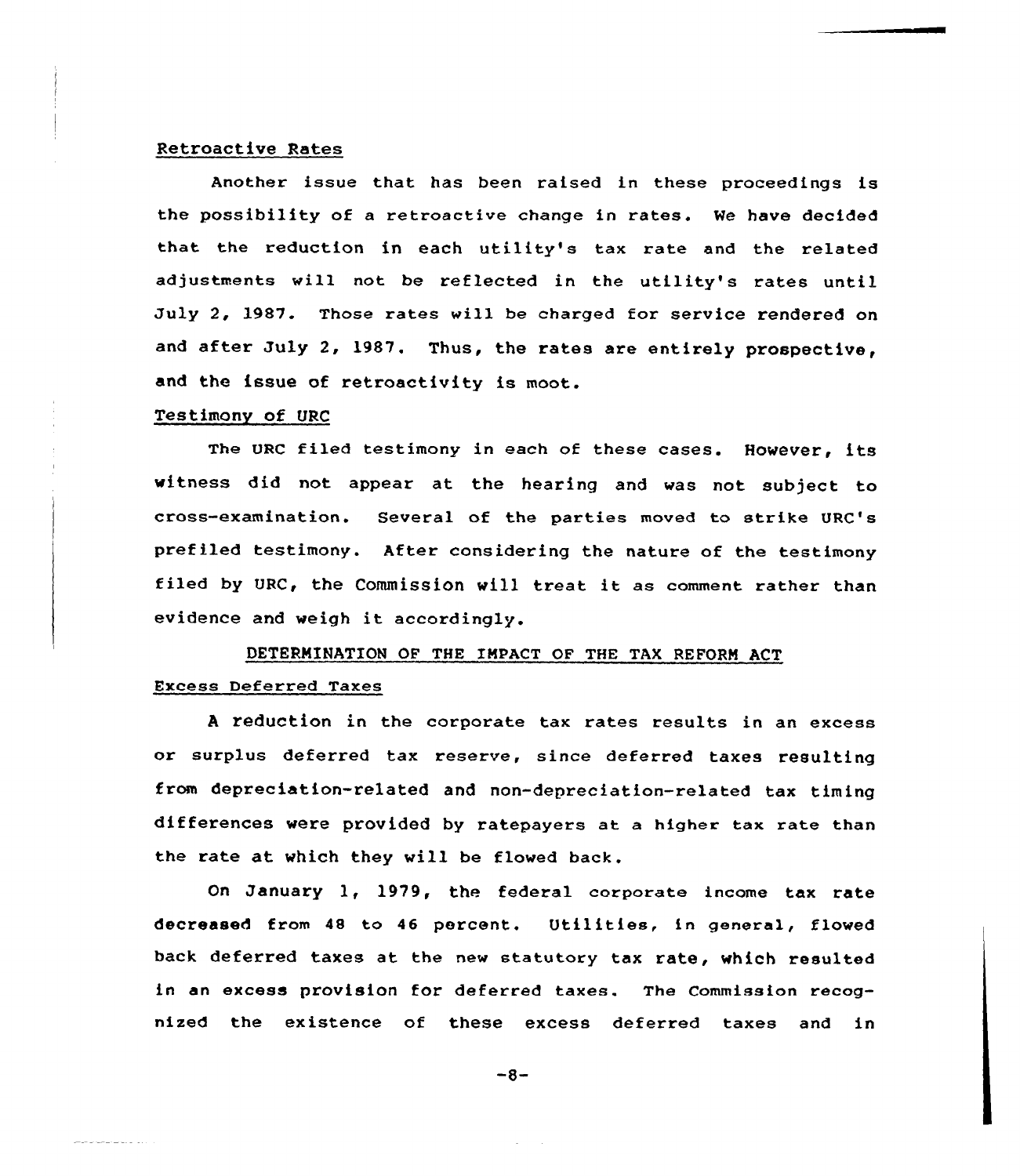subsequent rate proceedings required that the excess be returned to the ratepayer over a 5-year amortization period.

The change in tax rates under the Tax Reform Act from 46 percent to 34 percent creates a substantial excess provision for deferred taxes. The Tax Reform Act requires that deferred taxes related to depreciation timing differences be flowed back no faster than under the "average-rate assumption method." Under this method an average rate is calculated and, as timing differences reverse, the accumulated deferred taxes are credited to income at the average rate, reducing the excess deferred taxes to zero over the remaining life of the property. Moreover, the Tax Reform Act provides that if a regulatory commission requires a more rapid reduction of the excess provision for deferred taxes, book depreciation must be used for tax purposes. The Tax Reform Act does not, however, have specific provisions for the excess deferred taxes that are not related to depreciation. Therefore, the excess deferred taxes have been generally characterized as "protected" (depreciation-related) and "unprotected" (not related to depreciation).

The treatment requested for the unprotected excess deferred taxes by the parties in these cases varies. The AG's witness has not recommended the flow back over an accelerated time period in these cases. Nr. DeMard stated that it would be more appropriate to consider this issue in a general rate proceeding. This would allow companies to retain those benefits to offset some of the negative impacts of the Tax Reform Act, such as reduced cash flow. The Commission recognizes the existence of the excess deferred

 $-9-$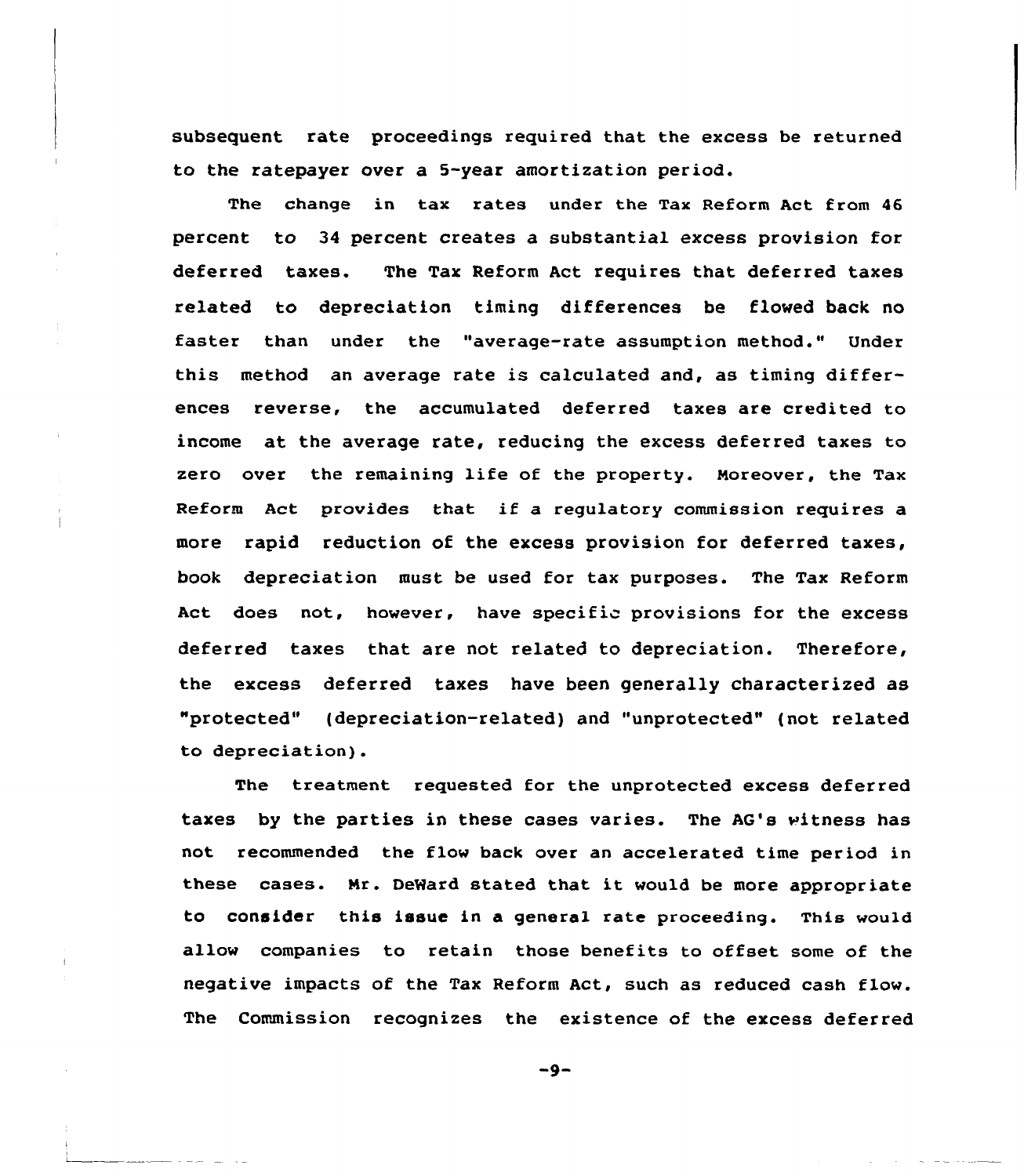taxes and is of the opinion that these taxes provided by ratepayers in previous years should be returned in an equitable manner. However, the various options for returning these benefits could not be fully explored within the context of this expedited proceeding. Therefore, the issue regarding accelerated amortization of excess deferred taxes will be considered in future general rate proceedings and not in the present, limited proceeding.

The primary position taken by most utilities on this issue was that deferred income taxes should be amortized, as timing differences reverse, using the tax rates in effect at the time they originated or using the average rate assumption method. Therefore, adjustments have been made to insure that deferred taxes resulting from timing differences that are reversing are included at the rate provided, as required under the Tax Reform Act.

## Rate Base Adjustments

In addition to adjusting tax expense to reflect the reduction in the tax rate, most utilities involved in these proceedings have proposed that the effects on cash flow be recognized in determining the effect on revenue requirements. Two views have been advanced as to how cash flow requirements are increased by the Tax Reform Act. The first is that rate base is increased due to the Tax Reform Act's reduction in temporary timing differences between the book and tax return income tax expense. This reduction in timing differences reduces deferred taxes. Since deferred taxes serve as a deduction from rate base, the effect is to increase

 $-10-$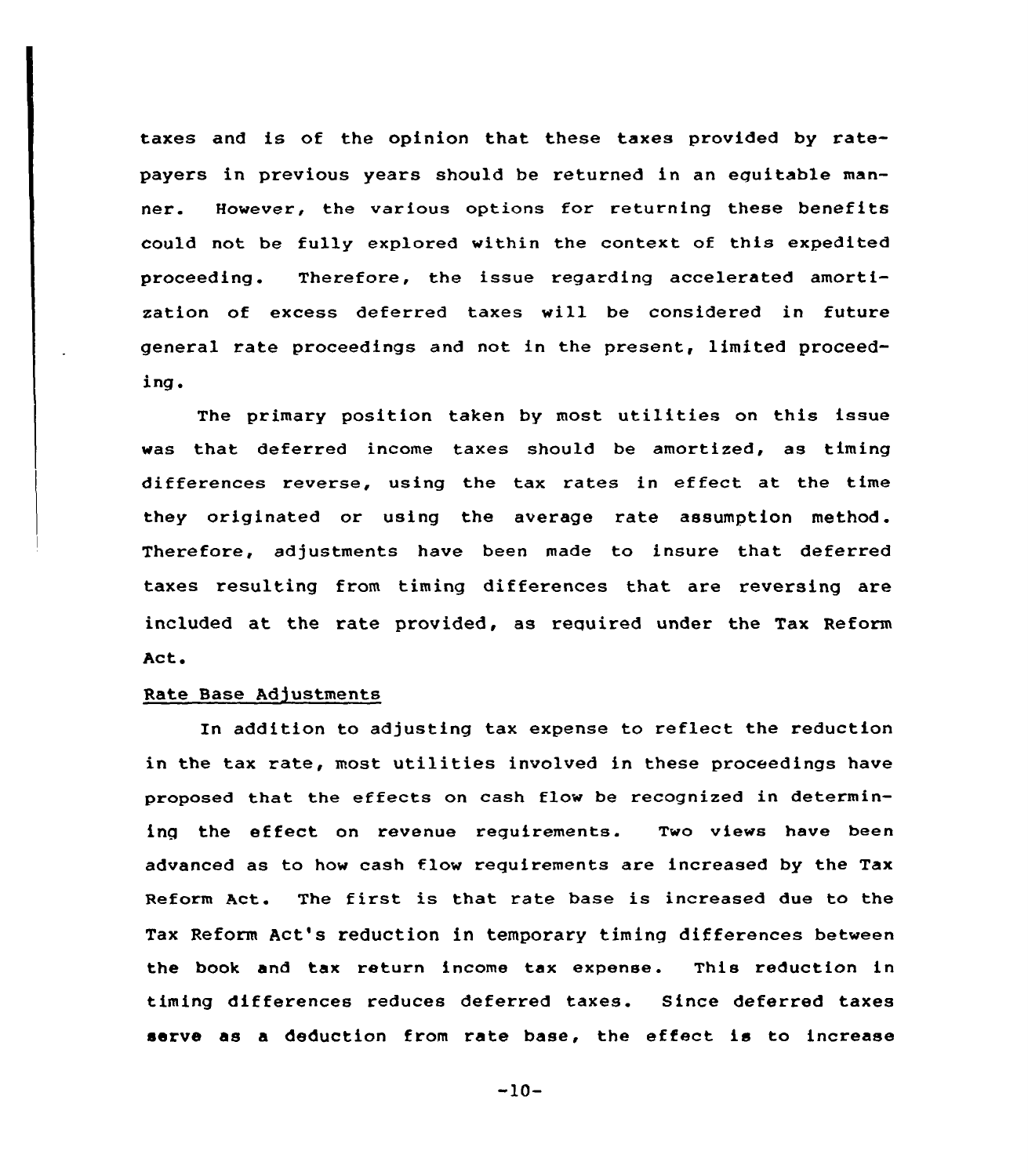rate base. The second view is that the Tax Reform Act results in a greater current tax liability and, consequently, additional cash flow requirements. This additional cash flow must be provided for in additional capital requirements that increase the overall cost of service.

In its determination, the Commission has not distinguished between these two viewpoints, and has generally allowed adjustments to reflect the level of additional cash flow requirements it considers appropriate without regard to whether the result flows from a reduction in deferred taxes or an increase in capital requirements. The effect on revenue requirements is essentially the same.

The objective of the Commission in giving recognition to those aspects of the Tax Reform Act that affect capital requirements is to leave the company in the same earnings position as before the rate change in this case. <sup>A</sup> number of utilities, in determining the revenue requirements impact of the rate base adjustments, applied the rate of return granted in their last general rate case. The Commission finds this approach to be inappropriate. To apply the allowed return, where it is greater than the test-year actual return, to the incremental increase in rate base would result in improving the earnings position for the utility with respect to return on rate base achieved prior to the implementation of the Tax Reform Act rate adjustment. The Commission, therefore, considers it more appropriate to use the testyear actual rate of return rather than the rate of return granted in the last rate case. This will maintain the company's rate of

 $-11-$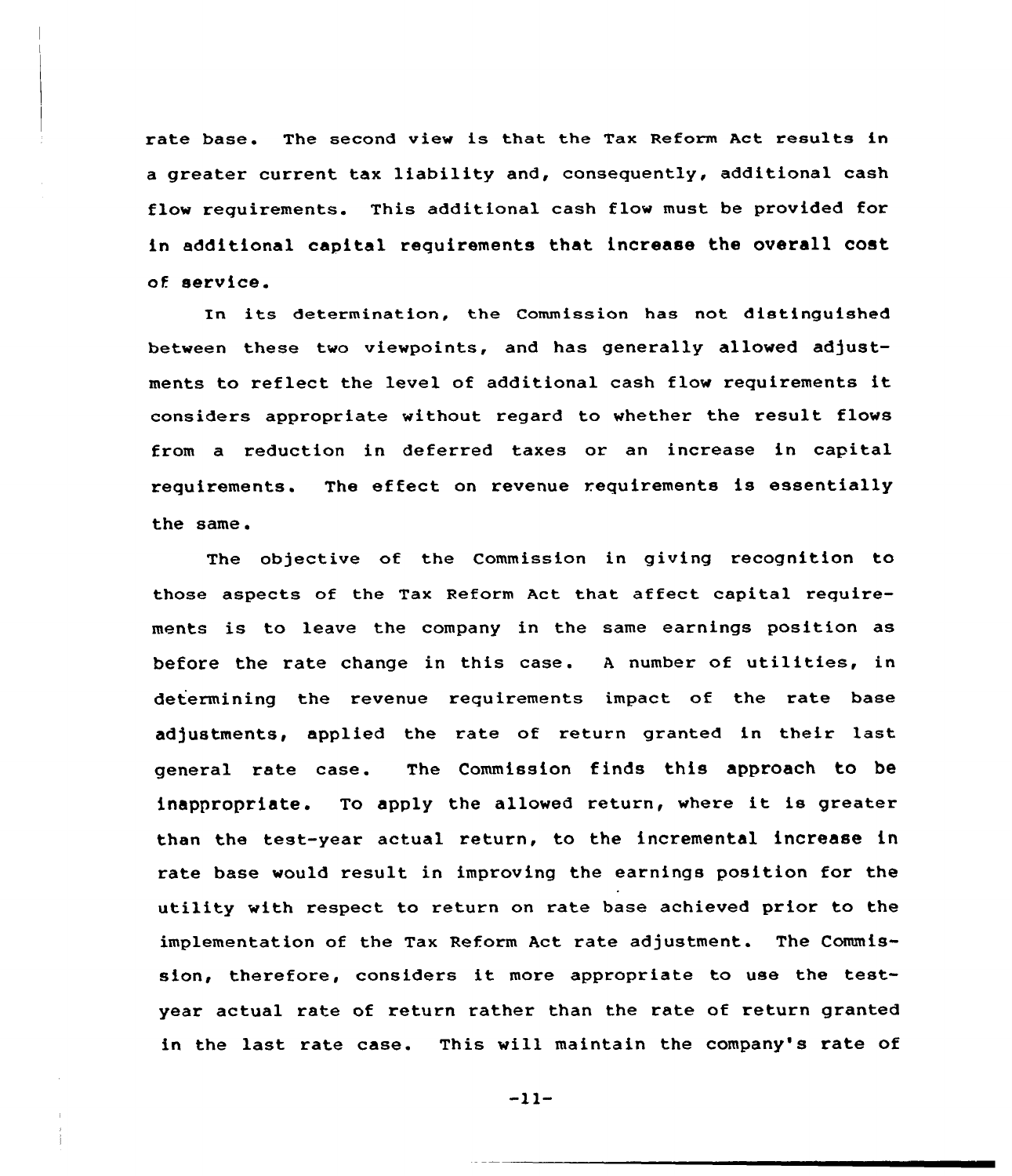return at the test year level and will neither improve nor reduce the company's earnings position.

<sup>A</sup> number of adjustments were proposed by the various utilities as adjustments to rate base and cash flow. In evaluating the appropriateness of these adjustments, the Commission has concluded that adjustments which reflect changes resulting from the application of the Tax Reform Act to test year operations are acceptable. However, those adjustments that reflect the application of the Tax Reform Act to future operations are not. In other words, the Commission will not, allow adjustments for those aspects of the Tax Reform Aet which are dependent upon the addition of plant to the system. Such adjustments are beyond the end of the test year and relate to serving additional customers or growth in the system. In the absence of corresponding revenue and capitalization adjustments, the recognition of such post-test year adjustments would create a mismatch between revenue, capitalization, and rate base. The derivation of such revenue and capitalization adjustments are speculative in nature and not generally allowed by this Commission in rate cases. The Commission has, therefore, excluded from the determinatian of revenue requirements herein all adjustments which are affected by the Tax Reform Act on a posttest year basis.

Based upon the various adjustments proposed in one or more of these eases, following is a synopsis of the Commission's findings and determinations:

 $-12-$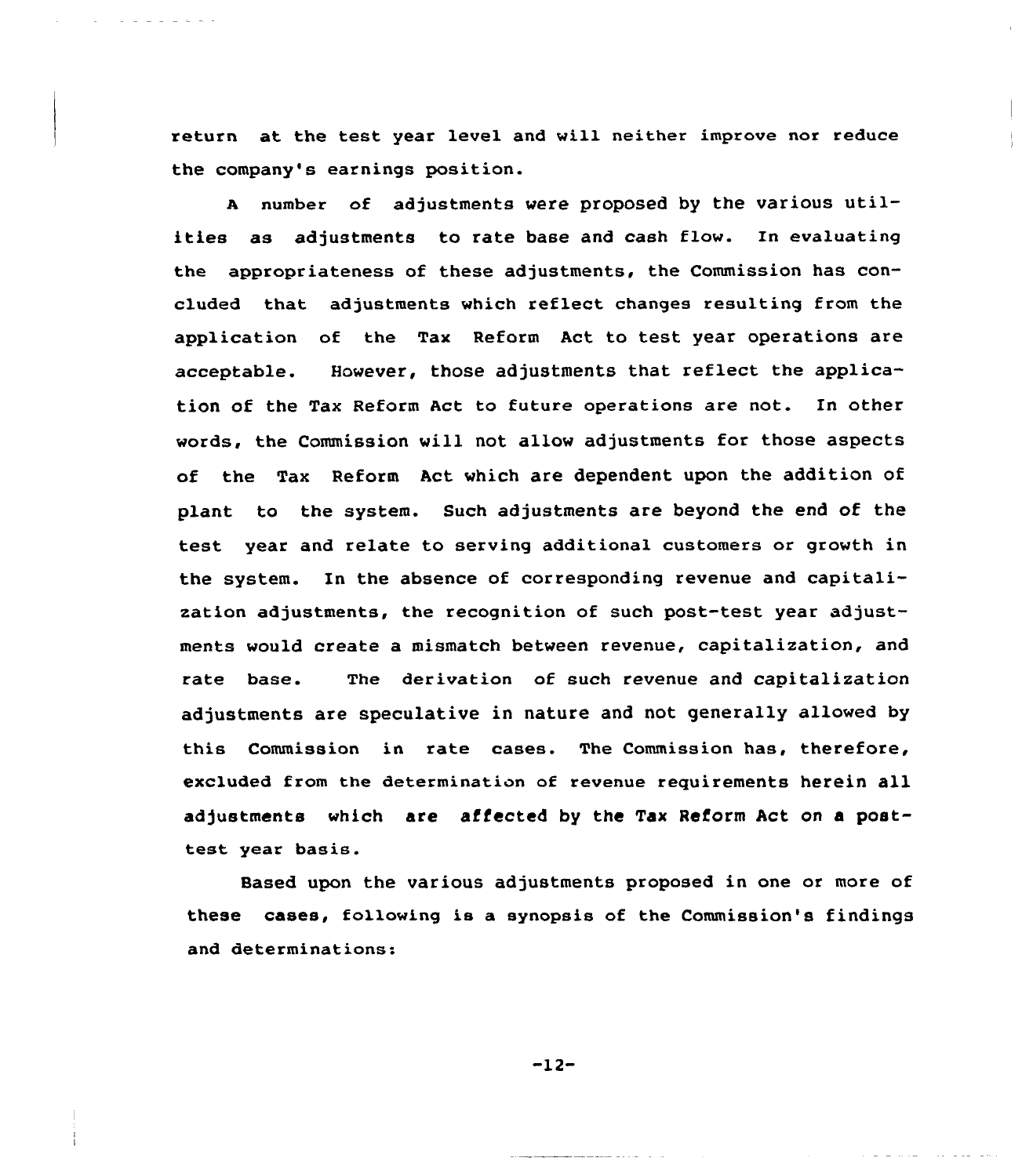## Rate Base Adjustments Allowed

The decrease in deferred taxes resulting from changes in the tax code relating to unbilled revenue, uncollectible accounts, certain business expenses, superfund taxes, and test-period inVeStment taX credits {"ETC") has been included since it meets the criterion of being based upon the application of the Tax Reform Act to actual test year operations, is unrelated to plant growth, and does not create a mismatch between test-year rate base and pro forma revenues and capitalization.

## Rate Base Adjustments Disallowed

1. Depreciation Several utilities proposed to recognize the effect of the Tax Reform Act's new Modified Accelerated Cost Recovery System ("NACRS") on rate base. Generally, MACRS will result in lower depreciation expense per tax return, which results in a greater current tax liability in the future. MACRS did not become effective, however, until January 1, 1987, and is applicable only to property placed in service after that date. This is <sup>a</sup> post-test year occurrence for all utilities participating in these proceedings. As previously noted, the Commission finds it inappropriate to recognize such post-test period adjustments.

2. ETC Based Upon Future Plant Additions The Commission has disallowed proposed adjustments to recognize the loss of ITC on plant placed in service subsequent to the test year since the inclusion of plant and capital associated with said ITCs is not generally allowed by the Commission for rate-making purposes.

3. Capitalized Overheads The Tax Reform Act's capitalization requirements for interest, pension and benefit costs, and so

-13-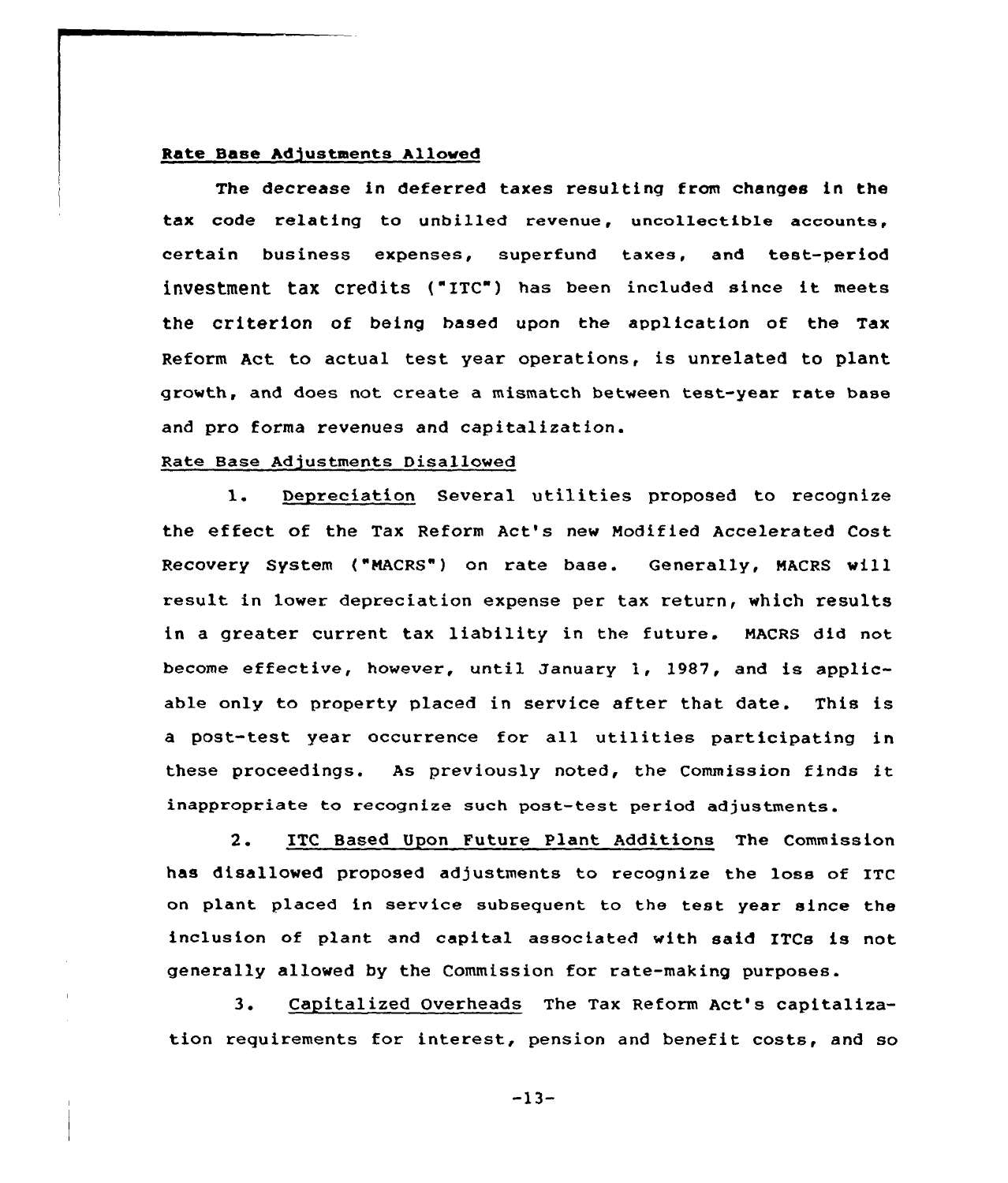forth, are not effective until January 1, 1987, and thus will only pertain to construction after this date. Because of the post-test year nature of this adjustment, the Commission has not included these adjustments in this proceeding.

4. Contributions in Aid of Construction The Tax Reform Act provision requiring contributions to be included as taxable income on the tax return of the utility is not effective until January 1, 1987, and thus vill relate only to post-test period construction. The Commission has, therefore, disallowed adjustments proposing to reflect loss of cash flow resulting from the taxability of contributions.

# Implementation Date

The Tax Reform Act, which reduces the top corporate tax rate to 34 percent, produces an effective tax rate for 1987 of 40 percent. This is the blended or average rate based on the current tax rate of <sup>46</sup> percent, which is in effect for the first <sup>6</sup> months of 1987, and the 34 percent rate which becomes effective July  $1$ , 1987. The current rates of most utilities are based on the <sup>46</sup> percent tax rate which was in effect at the time the rates were set by the Commission. Therefore, since January 1, 1987, most utilities have charged rates based on <sup>a</sup> tax rate of 46 percent which is in excess of the 1987 blended rate of 40 percent.

Generally, in order to reflect the effects of the Tax Reform Act during 1987 and beyond, the Commission has two basic options: adjust rates retroactive to January 1, 1987, based on the 1987 blended tax rate of 40 percent and adjust rates January 1, 1988, based on the 34 percent tax rate, or make one adjustment effective

 $-14-$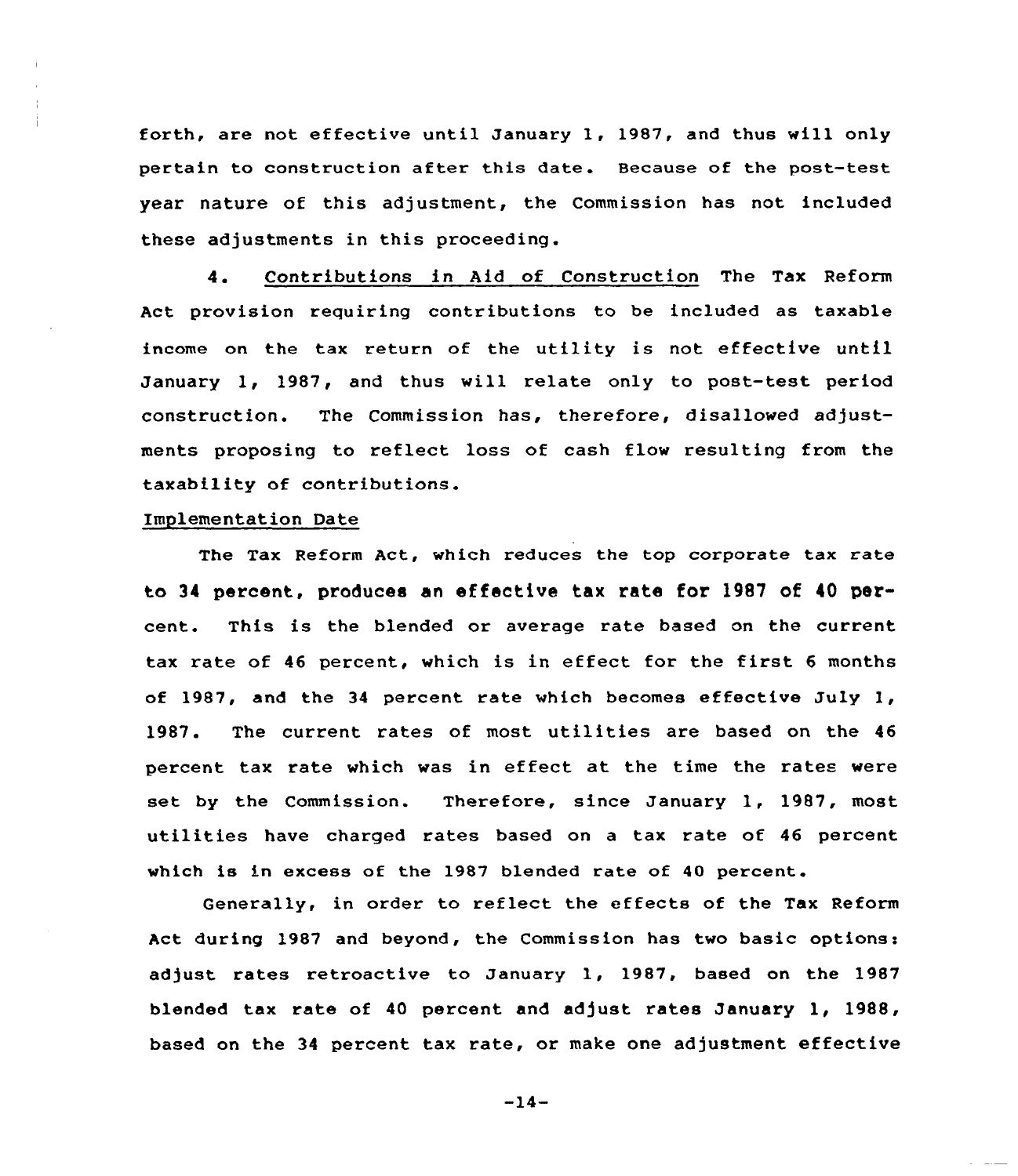July 1, 1987, based on a 34 percent tax rate, to achieve the same overall effect. By this second approach, most companies will have charged rates for the first half of 1987 based on <sup>a</sup> <sup>46</sup> percent tax rate and for the second half of 1987 based on a 34 percent tax rate. This will result in rates (and tax collections) for 1987 that equate to a blended tax rate of 40 percent.

In response to concerns of some utilities concerning the July 1, 1987, rate change, the Commission cites Section 15 of the Internal Revenue Code of 1986 which prescribes the method of computing taxes in 1987 for calendar year taxpayers. That section requires that "tentative taxee" far 1987 be computed by applying both the 46 percent tax rate and the 34 percent tax rate to taxable income for the entire calendar year; and the tax for the calendar year shall then be the sum of each tentative tax in proportion to the number of days in each 6-month period as compared to the number of days in the entire taxable year.

The Commission is of the opinion that a one-time adjustment, based an a 34 percent tax rate, effective July 2, 1987, will meet the transitional requirements af calendar year 1987 and achieve the Commission's goals for this proceeding as set out in its Order of December 11, 1986.

# Revenue Requirements

Based on the tax rate reductian to 34 percent and other Tax Reform Act adjustments accepted herein, Delta's annual tax expense and revenue requirement for rate-making purposes will decrease by \$352,593 and \$315,757, respectively, calculated as follows:

-15-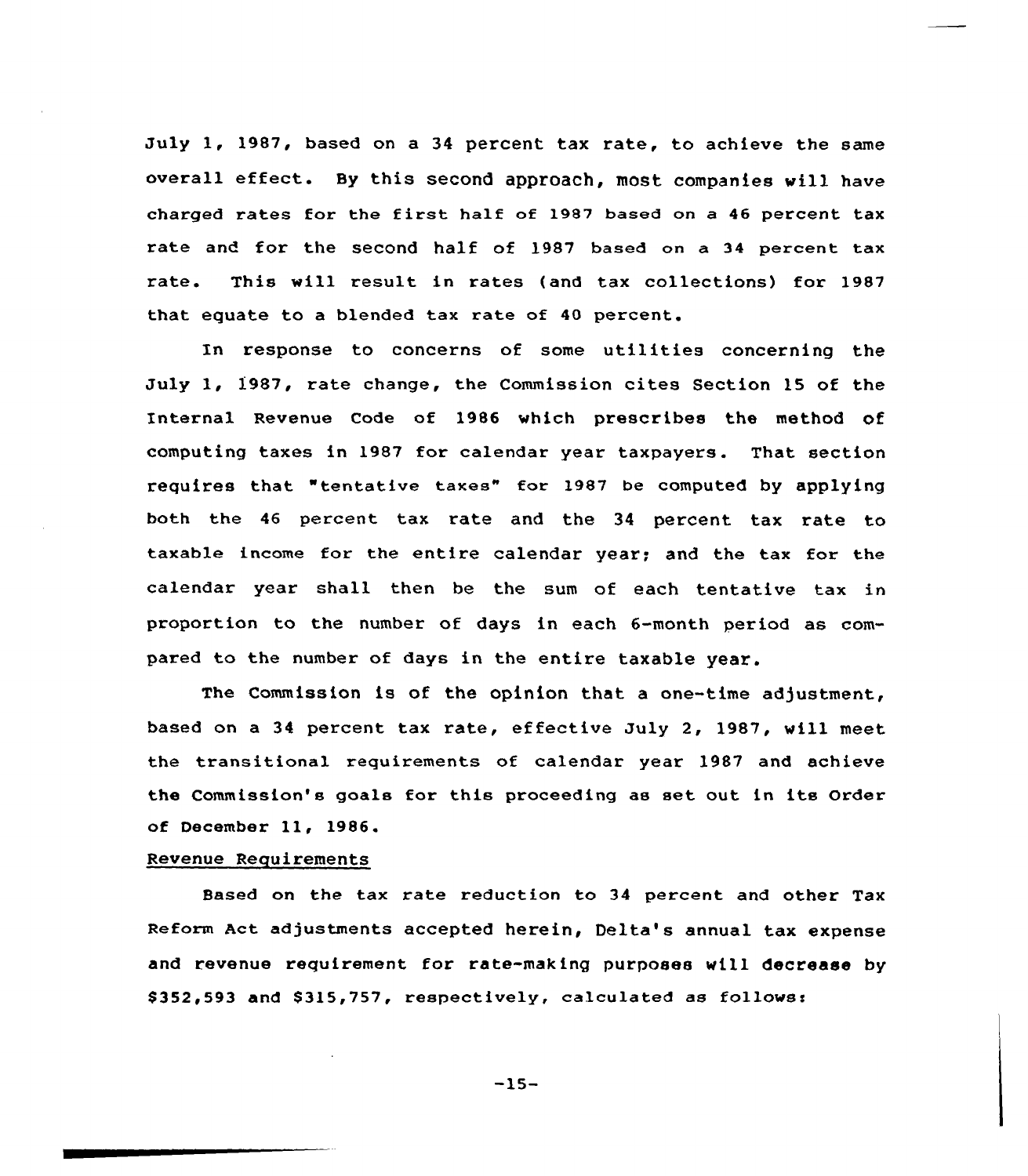| Base Change                                                                                             |        |                                             | Income Tax<br>Effect | Revenue<br>Effect |
|---------------------------------------------------------------------------------------------------------|--------|---------------------------------------------|----------------------|-------------------|
| Taxable Income<br>Tax Rate Change                                                                       |        | \$2,067,624                                 |                      |                   |
| $(49.91528 - 38.7858)$<br>Income Tax Effect                                                             | x      | $-.1113>$<br>5230,1275                      | $$<$ 230,127>        |                   |
| Revenue Multiplier                                                                                      | X.     | 1.633587                                    |                      |                   |
| Revenue Effect                                                                                          |        | $<$ 375,932>                                | $<$ 145,805>         | S < 375,932       |
| Return Offset                                                                                           |        |                                             |                      |                   |
| Loss of ITC<br>Unbilled Revenues<br>Uncollectible Accounts<br><b>Business Expenses</b><br>Superfund Tax |        | 424,785<br>67,703<br>10,420<br>1,373<br>324 |                      |                   |
| Total Rate Base<br>Adjustments<br>Test Year Rate of<br>Return                                           | s<br>x | 504,605<br>7.30%                            |                      |                   |
| Additional Return<br>Requirements<br>Revenue Multiplier                                                 | X.     | 36.836<br>1.633587                          |                      |                   |
| Revenue Effect<br><b>Tax Rate</b>                                                                       | X      | 60,175<br>.38785                            |                      | 60,175            |
| Income Tax Effect                                                                                       | \$     | 23,339                                      | 23,339               |                   |
| <b>TOTALS</b>                                                                                           |        |                                             | \$352,593            | \$315,757         |

In the above calculation the impact of the reversing tax timing differences is reflected in the tax reduction to conform with the requirements of the Tax Reform Act that the reversing timing differences be credited to income at the rate determined under the average rate assumption method.

The calculation also includes an adjustment to allow Delta to maintain the actual test-year rate of return of 7.30 percent. As discussed in the section titled, Rate Base Adjustments, only

-16-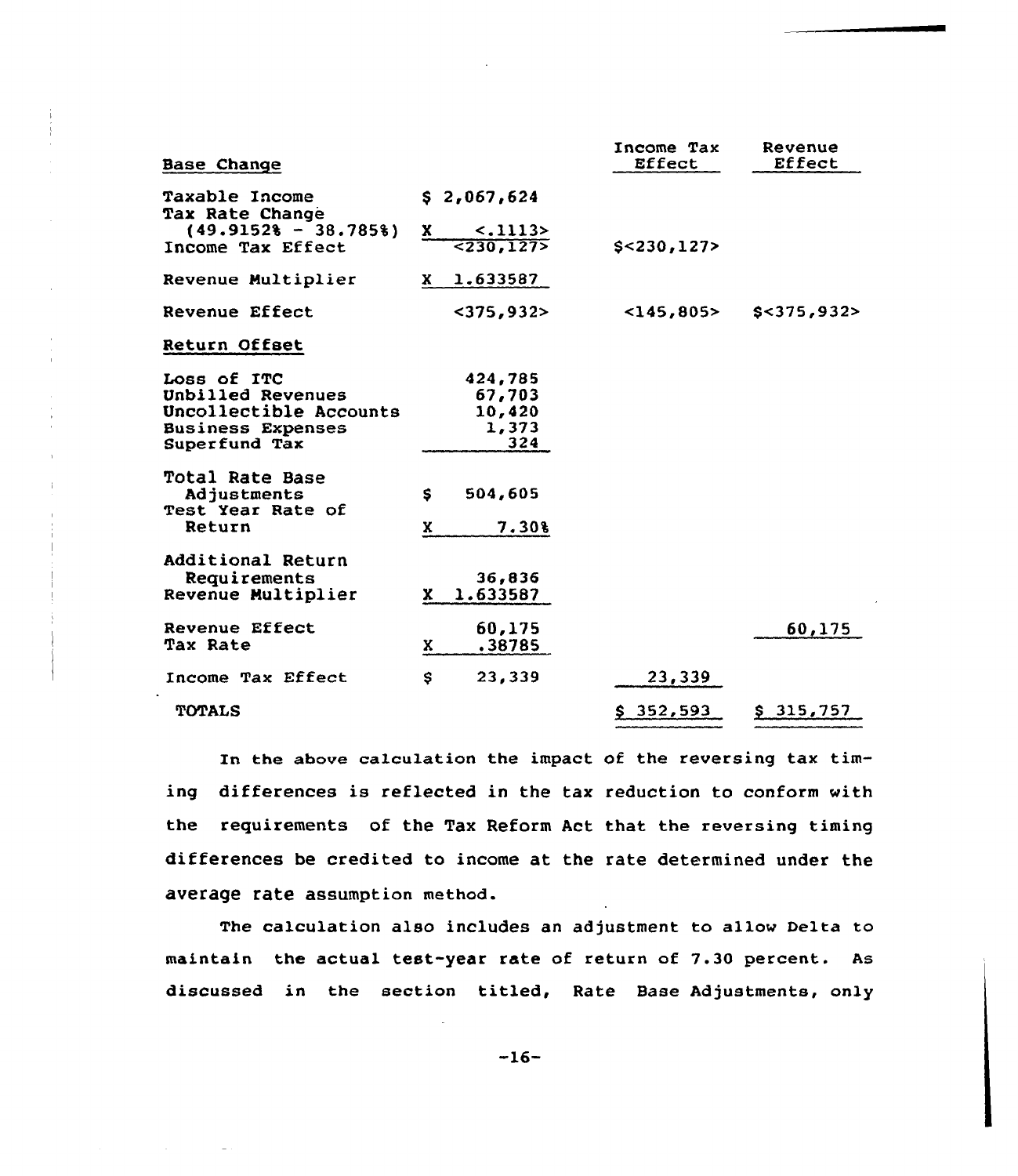adjustments not dependent upon future plant additions have been allowed. In this case, those include the effect of test-year ITC loss, Unbilled Revenues, Uncollectible Accounts, Business Expenses, and Superfund Taxes.

Therefore, based on the tax rate reduction to 34 percent and the other Tax Reform Act-related changes which the Commission has accepted herein, Delta's annual revenue requirements decline by \$ 315,757. The reduction should flow the Tax Reform Act tax savings to Delta's ratepayers while having a neutral impact on its earnings. Such a result is consistent with the Commission's objectives as set out in its Order of December 11, 1986.

# Contributions in Aid of Construction and Customer Advances

The Tax Reform Act requires that any contributions received in aid of construction, or any other contribution by a customer or potential customer, to provide, or encourage the provision of services to or for the benefit of the transferor be included as taxable income.<sup>5</sup> On December 12, 1986, Kentucky-American Water Company ("Kentucky-American" ) submitted <sup>a</sup> letter to the Commission wherein it proposed the following options for treatment of contributions and customer advances for construction:

<sup>5</sup> Explanation of Tax Reform Act of 1986. Commerce Clearin Explaination of lax Reform ACC 0<br>House, Inc., par. 1,670, page 486.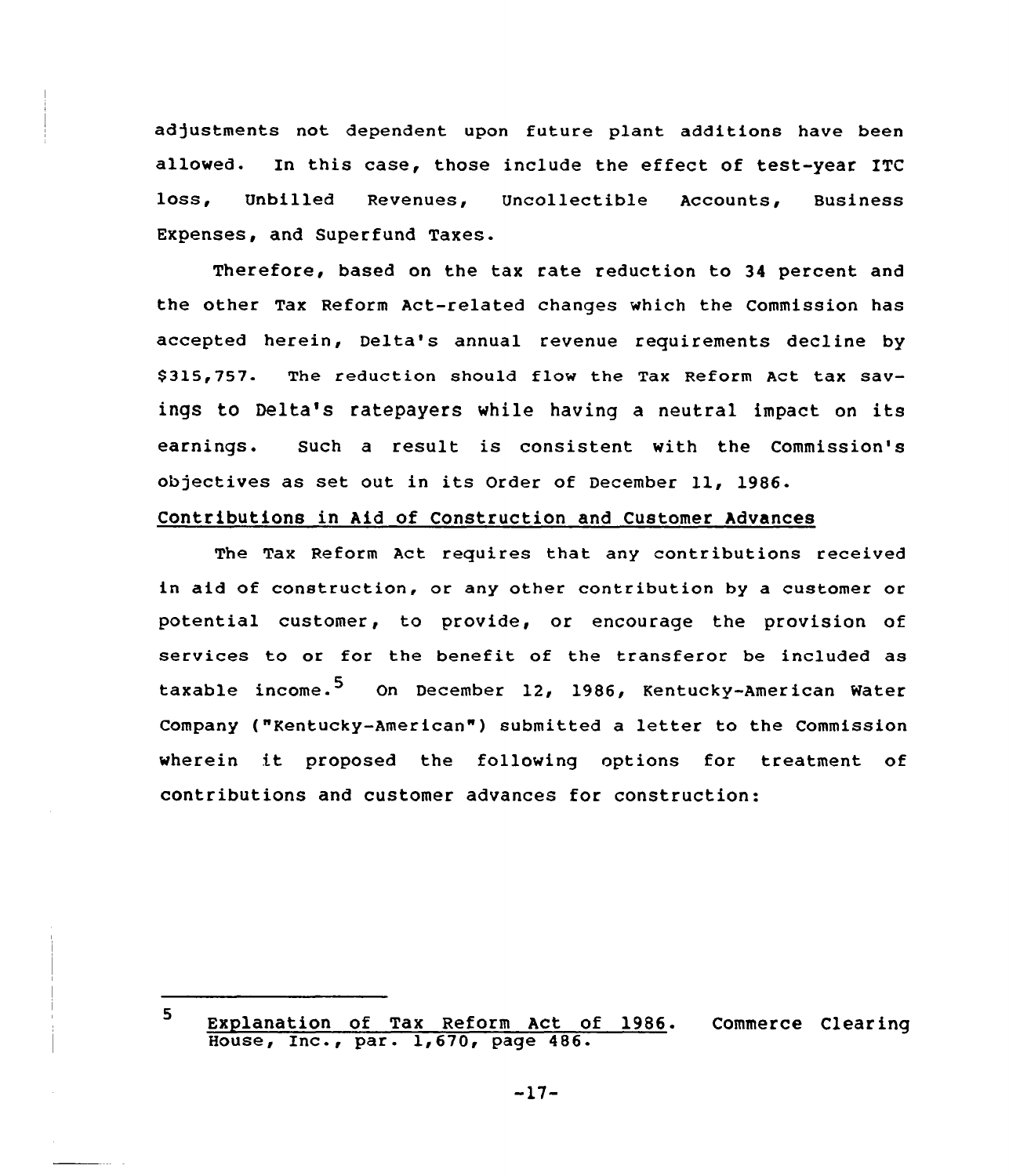- a. "No Refund" Option: Under this alternative the contributor would not, be entitled to any potential refunds. The total amount contributed would be recorded as ordinary income for tax purposes and the associated tax would be recorded as a payable. Kentucky-American would supply the capital necessary for completion of the construction (construction cost — net contributions).
- b. "Refund" Option: Under this alternative the contributor would be entitled to the potential refund. The contribution would be increased to include federal income taxes and the total amount received would be recorded as ordinary income for tax purposes. The contributor would then be entitled to the potential refund of the entire contribution within the statutory time limit of 10 years.

Further, Kentucky-American proposed that for contributions in aid of construction the no refund option be used for rate-making purposes.

After careful consideration of the information presented by Kentucky-American, the Commission is of the opinion that the refund option as proposed by Kentucky-American appears to be the most equitable method of passing on the taxes related to contributions to both the utility and its general body of ratepayers, in that it will require the customers receiving the service to pay for the total cost of providing that service with the potential for future refunding. Further, the utility and its general body

-18-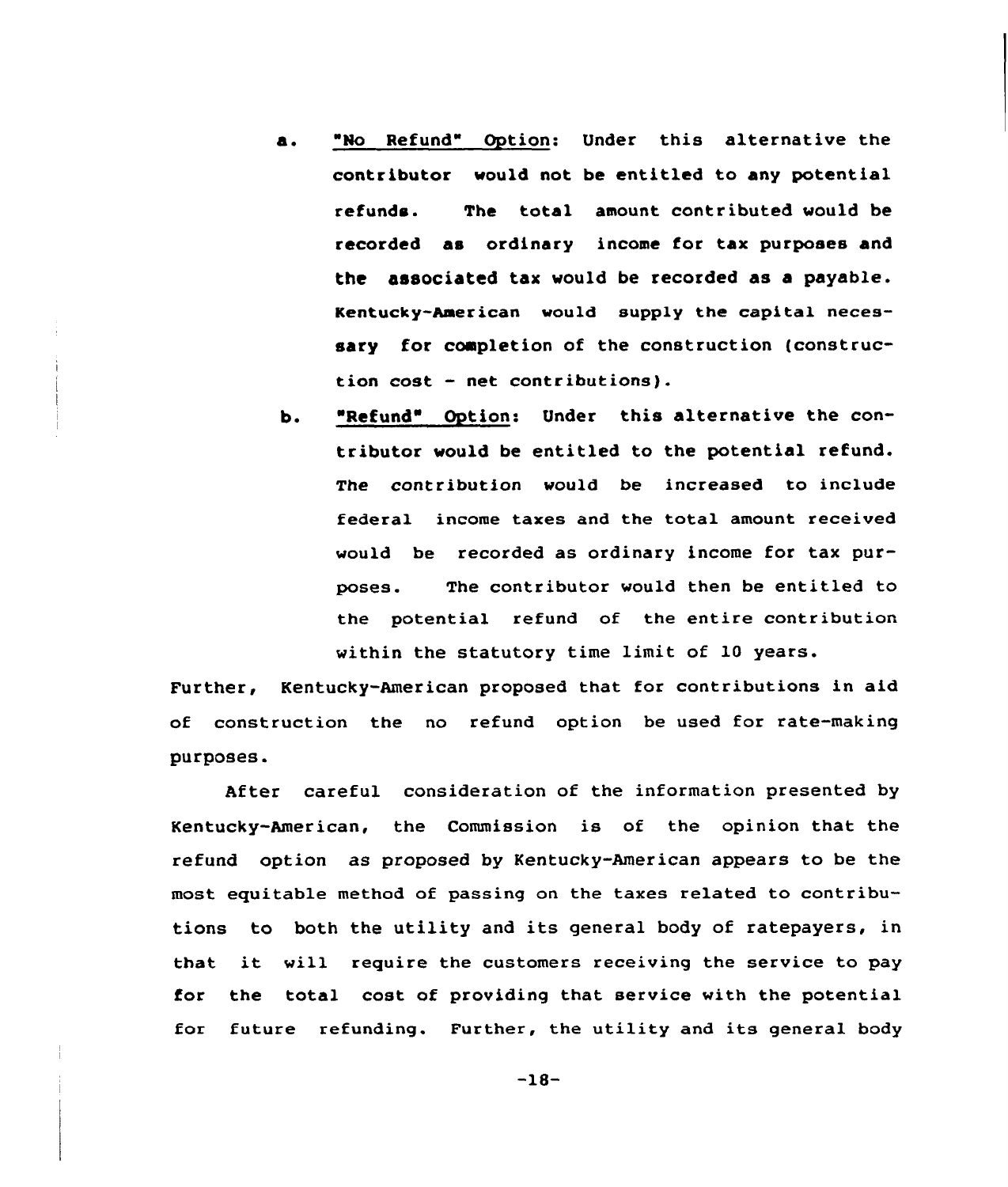of ratepayers would be only obligated to contribute capital in the future as customers are added to the system and the benefits from those additians are received. Therefore, the Commission has chosen the refund option for use by Kentucky-American and for general applicability to all utilities.

The Commission recognizes that this policy is being established based solely on the evidence presented by Kentucky-American and is of the opinion that this matter should be investigated further in a separate proceeding. Therefore, the policy is being implemented on a temporary basis subject to the outcome of a formal investigation wherein all parties will be given the opportunity to submit evidence an this issue.

The treatment of contributions established herein will result in no revenue requirement impact on the utilities in these proceedings and, thus, no adjustment has been recognized.

# Rate Design

In the order establishing this case, the Commission suggested that the reduction in revenue resulting from the Tax Reform Act could be spread to consumers by a uniform reduction to all Mcf charges. De1ta has filed rates designed to flow through the revenue requirement reduction resulting from the Tax Reform Act on a uniform Ncf basis. This method is equitable and achieves the intent of the Commission to conform with the rate design approved in the last rate case.

Delta's reduction factor of \$.0895 per Mcf was determined by dividing the revenue reduction of \$315,757 by Mcf sales of 4.407.163.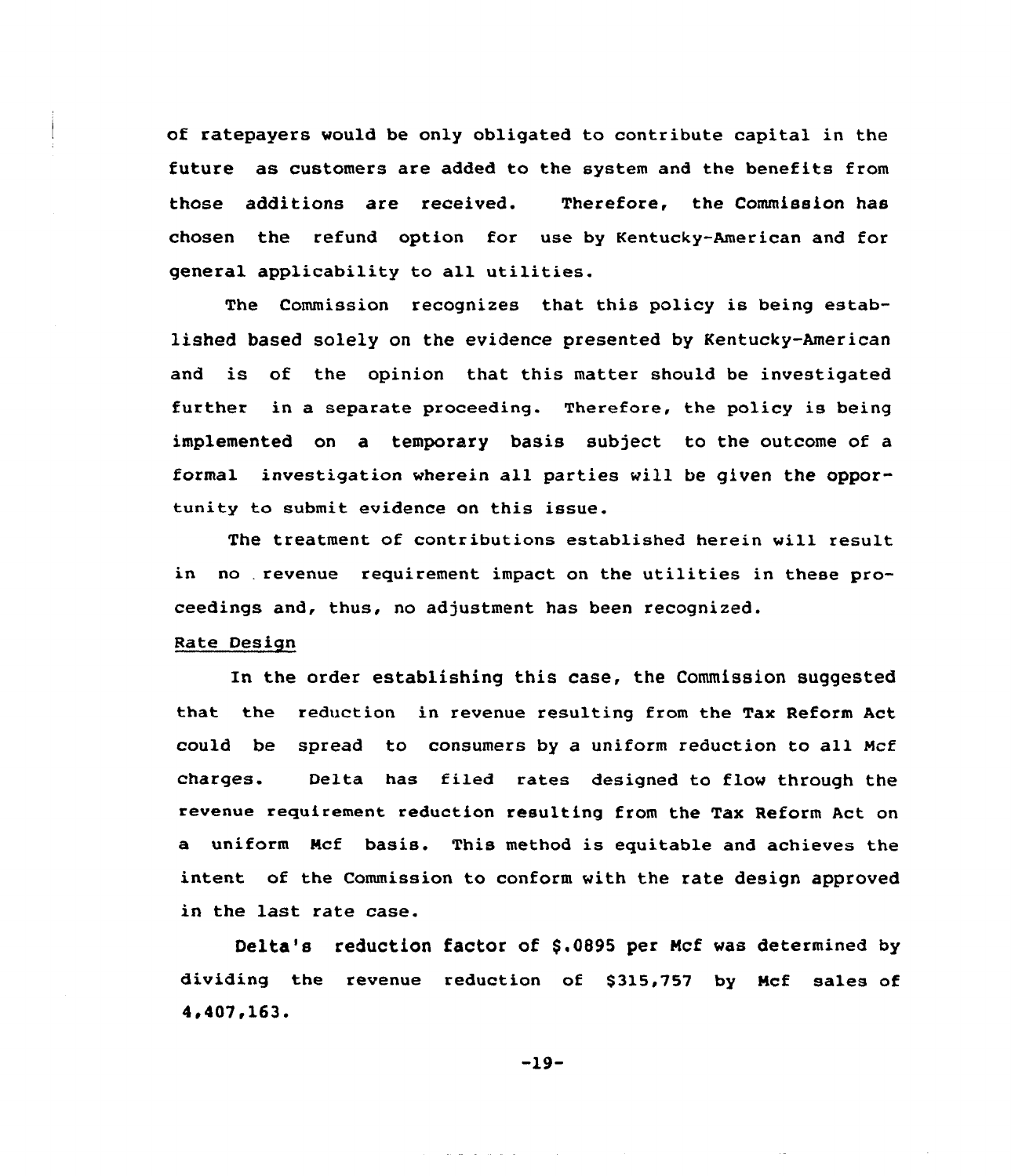# Statutory Notice

The Commission has determined, as provided in KRS 278.180, that a notice period of less than 30 days is reasonable. The shorter notice period was required because the Tax Reform Act was passed by Congress in October 1986, with an effective date of January 1, 1987, which provided <sup>a</sup> relatively short time for the Commission to conduct investigatory proceedings and issue orders implementing rates effective July 2, 1987, to reflect the 40 percent tax rate in utility rates for 1987 under the procedure established herein.

#### SUMMARY

The Commission, after consideration of the evidence of record and being advised, is of the opinion and finds that:

1. The Tax Reform Act results in <sup>a</sup> substantial cost savings to Delta and said cost savings should be flowed through to ratepayers in an. equitable manner.

2. The unique characteristics and primary considerations of this proceeding that require narrowing its scope are: (1) the cost change generated by the Tax Reform Act was clearly beyond the control of the utility; (2) the cost change generated by the Tax Reform Act affected all major privately owned utilities in a similar manner; (3) the cost change generated by the Tax Reform Act had a major impact on the cost of service of utilities; and, (4} the cost change generated by the Tax Reform Act became effective at a specified date which required expeditious action on the part of the Commission.

 $-20-$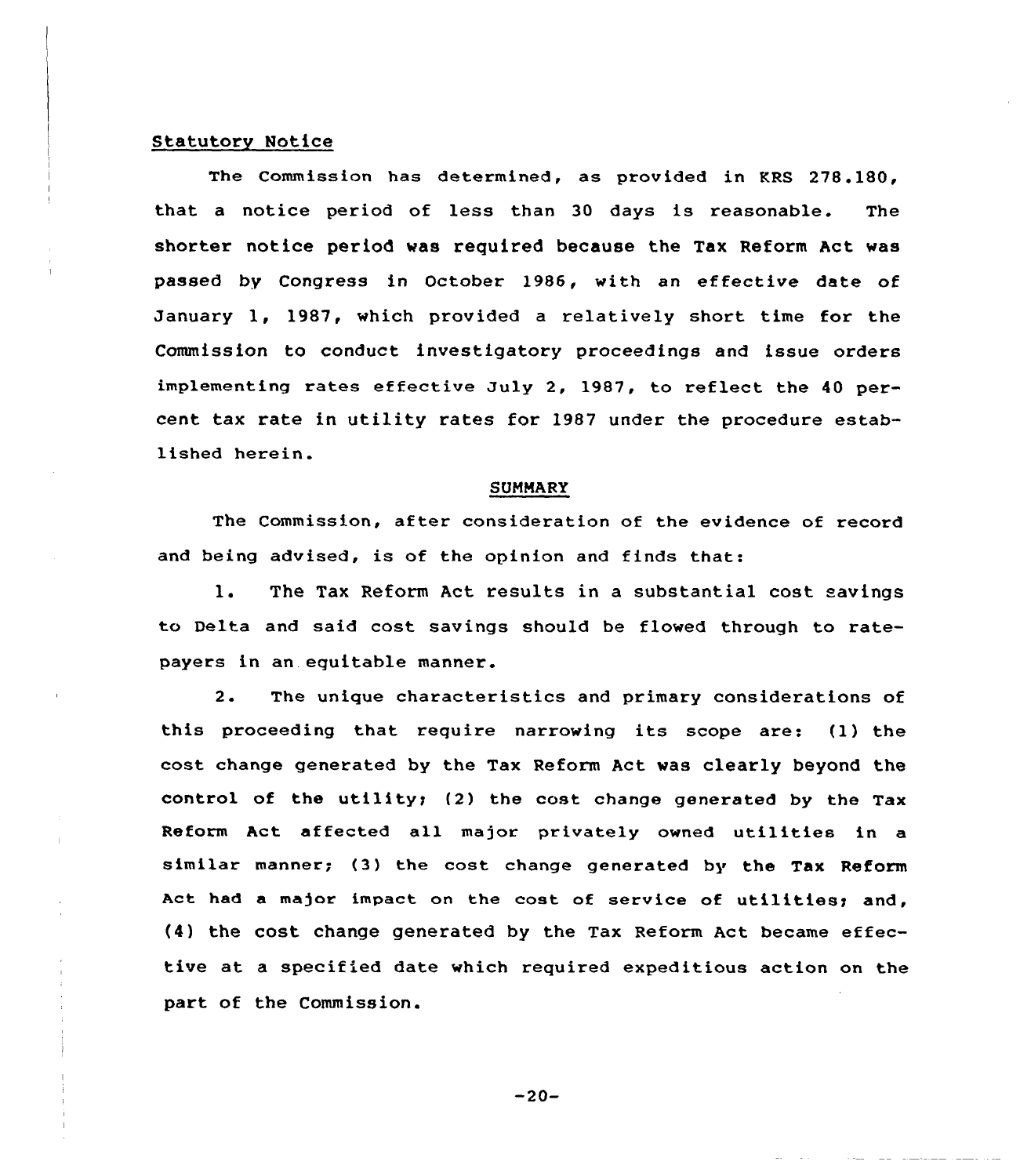3. The implementation procedure detailed herein is an equitable method for determining the adjustment in revenues required to reflect the 40 percent Federal Income Tax Rate in the rates of utilities for the calendar year 1987.

4. The existing rates of Delta are unreasonable inasmuch as they reflect <sup>a</sup> federal income tax provision that is no longer in effect.

5. The adjustment to rates prescribed herein has no affect on the earnings of Delta after recognition of the cost savings resulting from the Tax Reform Act, and consequently said rate adjustment is fair, just, and reasonable.

IT IS THEREFORE ORDERED that:

l. All motions not specifically addressed are denied.

2. The rates in Appendix <sup>A</sup> are the approved rates for service rendered on and after July 2, 1987.

3. Revised tariffs reflecting the rates set out in Appendix <sup>A</sup> shall be filed within 30 days from the date of this Order.

4. Revised tariffs reflecting the Commission's policy on the treatment of taxes associated with contributions in aid of construction shall be filed within 30 days from the date of this Order.

-21-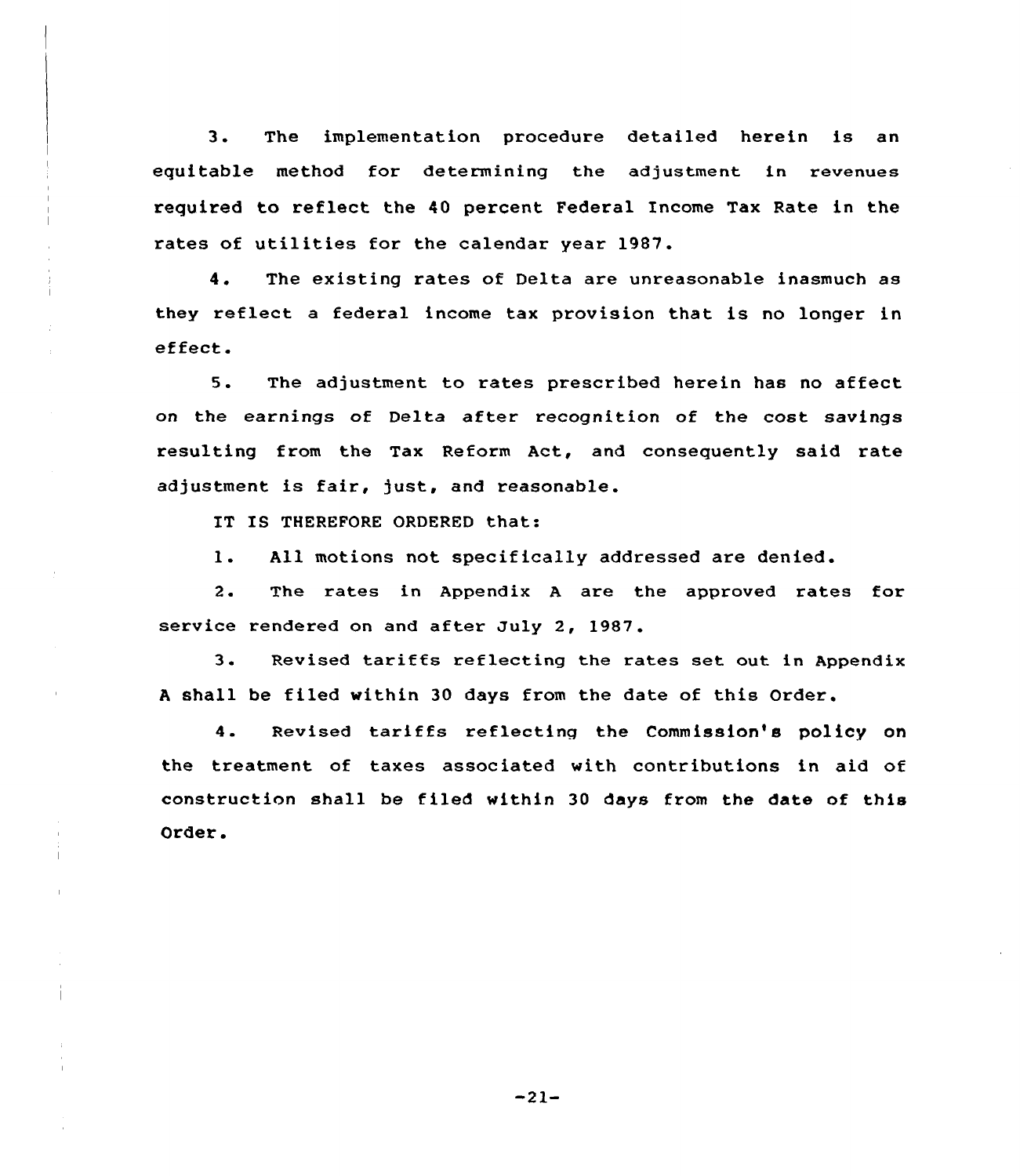Done at Frankfort, Kentucky, this 11th day of June, 1987.

PUBLIC SERVICE COMMISSION

<u>had D. / Jemenge</u> Wace Chairman

un William

 $\overline{1}$ 

ATTEST:

Executive Director